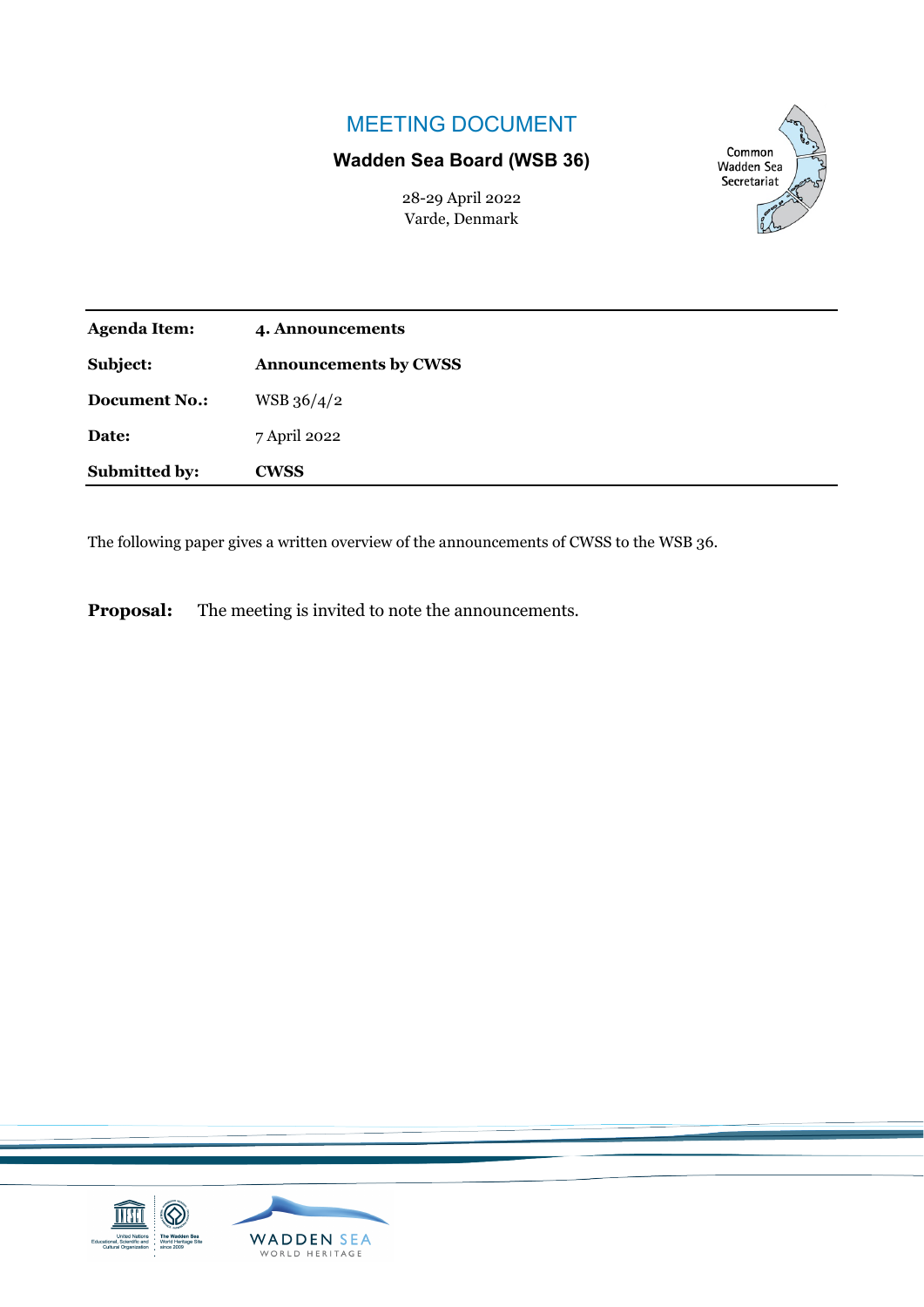# Announcements by CWSS to WSB 36

## **1 Interreg North Sea Proposal MANABAS Coast**

Under lead of Rijskwaterstaat, a proposal for the project MAinstreaming Nature Based Solutions through COASTal systems (MANABAS COAST) is being prepared for submission under the first call for applications of the Interreg VIB North Sea Region Programme/Priority 3. A climate resilient North Sea Region/3.1 Promoting climate change adaptation and disaster risk prevention, resilience, taking into account eco-system based approaches. MANABAS COAST aims at contributing to accelerating the process of climate change adaptation in a systematic way, by mainstreaming Nature Based Solutions (NBS) that integrate coastal flood risk management with biodiversity goals. This will be approached by testing solutions and translating the outcomes into a framework for Integrated System Based Asset Management. Amongst several pilot sites, also study pilots in the Wadden Sea Area are foreseen.

The project is planned for a duration of 60 months, starting on 1 October 2022 – 30 September 2027. CWSS was asked to be partner of this project and is preparing a budget estimate and letter of support.

Main proposed activities of CWSS in MANABAS COAST are strongly related to planned activities of the trilateral Expert Group Climate Change Adaptation (EG-C). CWSS will provide knowledge exchange between MANABAS and trilateral bodies and activities. In addition, CWSS will provide a link to the World Heritage Marine Programme. In support of these CWSS activities, a desktop study and workshop(s)/webinar(s) format are planned, with support of external expertise and services. A total of 103,412 EUR is estimated for CWSS as project partner for the entire project time, of which 60% are covered by the EU-grant, 40% by co-financing.

*Preliminary project summary: In the North Sea Region (NSR), vulnerable sandy and muddy coasts suffer* 

### **PROPOSAL: To note**

### **2 East Atlantic Flyway Youth Forum 2022**

The EAFYF 2021 has shown a lot of commitment by young people along the East Atlantic Flyway they are ready to take action. While many of them volunteer their time for research and monitoring activities, or organising campaigns to raise awareness for flyway issues, it is clear that funds are urgently needed to ensure activities and outcomes are sustainable. The aim of the East Atlantic Flyway Youth Forum 2022 is to support young people in raising funds for conservation initiatives by increasing their capacity to successfully write grant proposals. Therefore, an online fundraising workshop is planned for up to 30 participants on 9th and 10th July 2022. The application process will start at the beginning of May. Information will be shared with the trilateral and international partners in due time.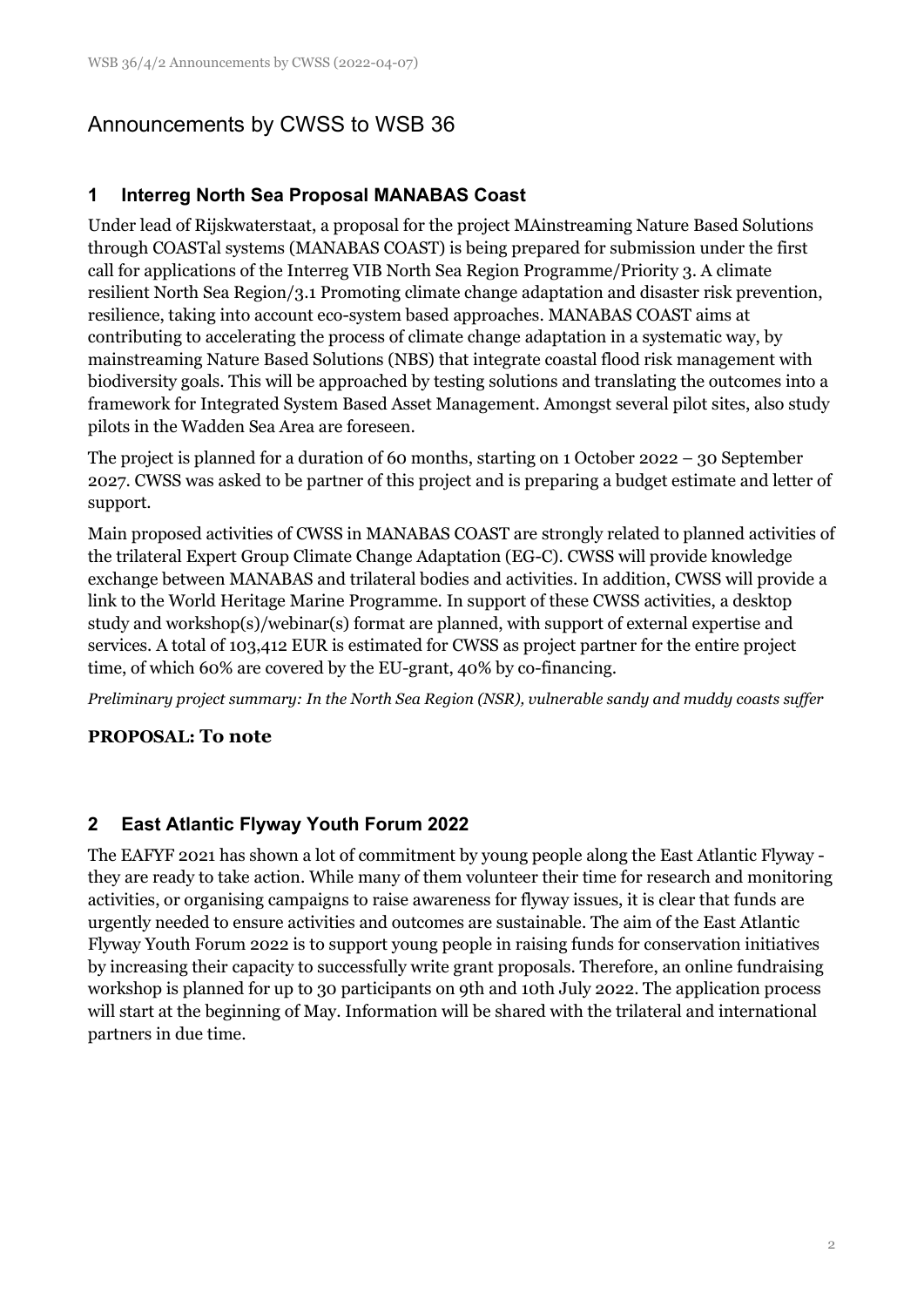# **3 UNESCO Marine World heritage – 5th Global Managers Conference,**

## **Esbjerg 18 – 21 2023**

A first meeting with the UNESCO World Heritage Centre took place on 24 February 2022, to start with the preparatory work for the conference and to share ideas for the programme and to fix meeting venue and date. The next meeting is scheduled on 26 April.

Every three years, site managers from the now 50 marine sites across 37 nations come together to share their best practices and discuss conservation solutions. The conferences are geared toward replication of success. Latest edition was held in September 2019 (Glacier Bay) and build upon 2016 (Galapagos), 2013 (Corsica) and 2010 (Hawaii) managers conferences. Representative from the Wadden Sea have participated in these conferences to profile the work of the TWSC and to profit from the knowledge of these unique global network[. https://whc.unesco.org/en/marine](https://whc.unesco.org/en/marine-managers/)[managers/](https://whc.unesco.org/en/marine-managers/)

### **PROPOSAL: To note**

## **4 Environmental education and youth engagement**

The International Wadden Sea School (IWSS) is involved in a German two-year project of the UNESCO schools (2022-2023) involving students from transboundary/serial UNESCO World Heritage Sites. The aim of the project is to work on sustainable significance of the World Heritages sites and their threat from climate change with students from various countries and involve them in an action-oriented, creative and product-oriented way over the course of a school year. The project is thus intended to make the potential of the World Heritage Site as a place of learning within the framework of Education for Sustainable Development (ESD) and for climate education visible and to put it into practice. Central products documenting the project results and formats of the schools are a digital exhibition and a publication "Practical impulses for World Heritage education and climate change". Involved WH sites and countries are:

- Archaeological complex of Haithabu und Danewerke (Germany / Denmark)
- Bergwerk Rammelsberg, Altstadt von Goslar und Oberharzer Wasserwirtschft
- Erzgebirge/Krušnohoří Mining Region(Germany / Czechia)
- Brüdergemeinde Herrnhut (World Heritage candidate)
- The Wadden Sea (Denmark, Germany, The Netherlands),

### **Project activities**

As an introduction to the topic of World Heritage and climate change, a webinar for teachers (June 2022) and a webinar for students (August 2022) will be offered. The actual work of the students will start with a kick-off workshop at "their" World Heritage site with guided tours and expert input on the topic (between September-November 2022. Wadden Sea: Hallig Langeneß 1- 4 November).

Afterwards, the six different groups of students will work on the following questions about their World Heritage site over the course of a school year during the "practical phase": 1) What does our common heritage mean to us? 2) To what extent is it threatened by climate change, or does it help mitigate it? 3) How can we take responsibility for the sustainable preservation of the World Heritage Site and for combating climate change locally? In the sense of the didactic guiding principle of action and production orientation, the students are encouraged to develop products